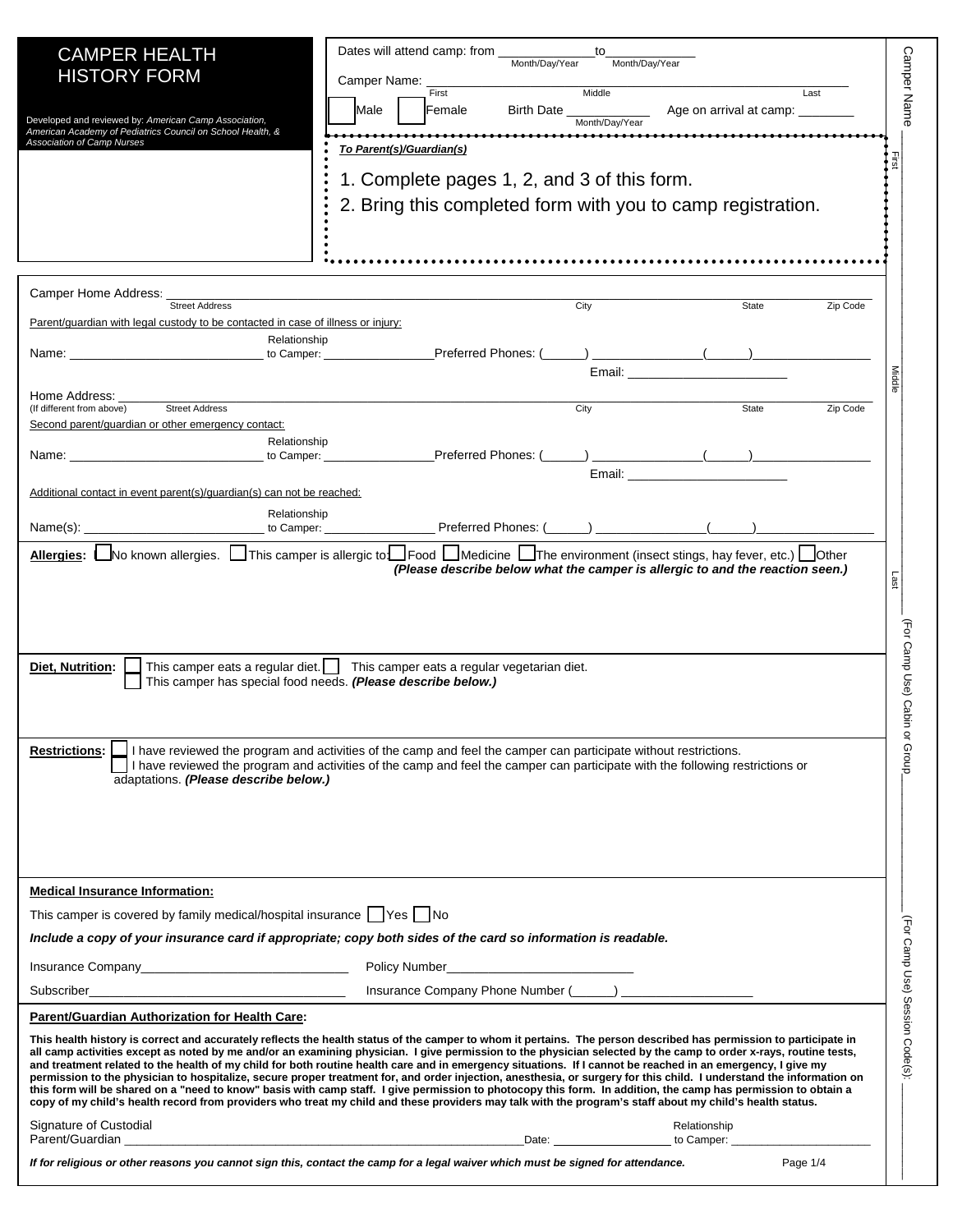## CAMPER HEALTH HISTORY FORM

Camper Name: \_\_\_\_\_\_\_\_\_\_\_\_\_\_\_\_\_\_\_\_\_\_\_\_\_\_\_\_\_\_\_\_\_\_\_\_\_\_\_\_\_\_\_\_\_\_\_\_

First **Middle Contact Middle Last** 

Developed and reviewed by: *American Camp Association, American Academy of Pediatrics Council on School Health, & Association of Camp Nurses* 

Birth Date: \_\_\_\_\_\_\_\_\_\_\_\_ Month/Day/Year

**Immunization History:** Provide the month and year for each immunization. Starred ( $\star$ ) immunizations must be current. Copies of immunization forms from health-care providers or state or local government are acceptable; please attach to this form.

| Immunization                                                                                                                                                                                                       | Dose 1<br>Month/Year                                                   | Dose 2<br>Month/Year  | Dose 3<br>Month/Year                   | Dose 4<br>Month/Year                                                                                                                                                                                                           | Dose 5<br>Month/Year       | <b>Most Recent Dose</b><br>Month/Year |
|--------------------------------------------------------------------------------------------------------------------------------------------------------------------------------------------------------------------|------------------------------------------------------------------------|-----------------------|----------------------------------------|--------------------------------------------------------------------------------------------------------------------------------------------------------------------------------------------------------------------------------|----------------------------|---------------------------------------|
| Diptheria, tetanus, pertussis★<br>(DTaP) or (TdaP)                                                                                                                                                                 |                                                                        |                       |                                        |                                                                                                                                                                                                                                |                            |                                       |
| Tetanus booster★                                                                                                                                                                                                   |                                                                        |                       |                                        |                                                                                                                                                                                                                                |                            |                                       |
| (dT) or (TdaP)                                                                                                                                                                                                     |                                                                        |                       |                                        |                                                                                                                                                                                                                                |                            |                                       |
| Mumps, measles, rubella *<br>(MMR)                                                                                                                                                                                 |                                                                        |                       |                                        |                                                                                                                                                                                                                                |                            |                                       |
| Polio★<br>(IPV)                                                                                                                                                                                                    |                                                                        |                       |                                        |                                                                                                                                                                                                                                |                            |                                       |
| Haemophilus influenzae type B<br>(HIB)                                                                                                                                                                             |                                                                        |                       |                                        |                                                                                                                                                                                                                                |                            |                                       |
| Pneumococcal<br>(PCV)                                                                                                                                                                                              |                                                                        |                       |                                        |                                                                                                                                                                                                                                |                            |                                       |
| <b>Hepatitis B</b>                                                                                                                                                                                                 |                                                                        |                       |                                        |                                                                                                                                                                                                                                |                            |                                       |
| <b>Hepatitis A</b>                                                                                                                                                                                                 |                                                                        |                       |                                        |                                                                                                                                                                                                                                |                            |                                       |
| Varicella<br>$\Box$ Had chicken pox<br>(chicken pox)<br>Date:                                                                                                                                                      |                                                                        |                       |                                        |                                                                                                                                                                                                                                |                            |                                       |
| Meningococcal meningitis<br>(MCV4)                                                                                                                                                                                 |                                                                        |                       |                                        |                                                                                                                                                                                                                                |                            |                                       |
| Tuberculosis (TB) test                                                                                                                                                                                             | Date:                                                                  | Negative              |                                        | Positive                                                                                                                                                                                                                       |                            |                                       |
|                                                                                                                                                                                                                    |                                                                        |                       |                                        |                                                                                                                                                                                                                                |                            |                                       |
| If your camper has not been fully immunized, please sign the following statement: I understand and accept the risks to my child from not<br>being fully immunized.                                                 |                                                                        |                       |                                        |                                                                                                                                                                                                                                |                            |                                       |
| Signature of Custodial<br>Parent/Guardian: _______                                                                                                                                                                 |                                                                        |                       |                                        | Date: the contract of the contract of the contract of the contract of the contract of the contract of the contract of the contract of the contract of the contract of the contract of the contract of the contract of the cont | Relationship<br>to Camper: |                                       |
| Medication:                                                                                                                                                                                                        | This camper will not take any daily medications while attending camp.  |                       |                                        |                                                                                                                                                                                                                                |                            |                                       |
|                                                                                                                                                                                                                    | This camper will take the following daily medication(s) while at camp: |                       |                                        |                                                                                                                                                                                                                                |                            |                                       |
| "Medication" is any substance a person takes to maintain and/or improve their health. This includes vitamins & natural remedies. Please review camp                                                                |                                                                        |                       |                                        |                                                                                                                                                                                                                                |                            |                                       |
| instructions about required packaging/containers. Many states require original pharmacy containers with labels which show the camper's                                                                             |                                                                        |                       |                                        |                                                                                                                                                                                                                                |                            |                                       |
| name and how the medication should be given. Provide enough of each medication to last the entire time the camper will be at camp.<br>Name of medication<br>Date started                                           | Reason for taking it                                                   |                       | When it is given                       | Amount or dose given                                                                                                                                                                                                           |                            | How it is given                       |
|                                                                                                                                                                                                                    |                                                                        | $\lrcorner$ Breakfast |                                        |                                                                                                                                                                                                                                |                            |                                       |
|                                                                                                                                                                                                                    |                                                                        | ∃Lunch                |                                        |                                                                                                                                                                                                                                |                            |                                       |
|                                                                                                                                                                                                                    |                                                                        | Dinner<br>Bedtime     |                                        |                                                                                                                                                                                                                                |                            |                                       |
|                                                                                                                                                                                                                    |                                                                        | Other time:           |                                        |                                                                                                                                                                                                                                |                            |                                       |
|                                                                                                                                                                                                                    |                                                                        | <b>Breakfast</b>      |                                        |                                                                                                                                                                                                                                |                            |                                       |
|                                                                                                                                                                                                                    |                                                                        | Lunch                 |                                        |                                                                                                                                                                                                                                |                            |                                       |
|                                                                                                                                                                                                                    |                                                                        | Dinner                |                                        |                                                                                                                                                                                                                                |                            |                                       |
|                                                                                                                                                                                                                    |                                                                        | 1Bedtime              |                                        |                                                                                                                                                                                                                                |                            |                                       |
|                                                                                                                                                                                                                    |                                                                        | Other time:           |                                        |                                                                                                                                                                                                                                |                            |                                       |
|                                                                                                                                                                                                                    |                                                                        | Breakfast             |                                        |                                                                                                                                                                                                                                |                            |                                       |
|                                                                                                                                                                                                                    |                                                                        | Lunch<br>Dinner]      |                                        |                                                                                                                                                                                                                                |                            |                                       |
|                                                                                                                                                                                                                    |                                                                        | Bedtime               |                                        |                                                                                                                                                                                                                                |                            |                                       |
|                                                                                                                                                                                                                    |                                                                        | Other time:           |                                        |                                                                                                                                                                                                                                |                            |                                       |
|                                                                                                                                                                                                                    |                                                                        |                       |                                        |                                                                                                                                                                                                                                |                            |                                       |
| The following non-prescription medications may be stocked in the camp Health Center and are used on an as needed basis to manage illness and injury.<br>Place a check beside those the camper should not be given. |                                                                        |                       |                                        |                                                                                                                                                                                                                                |                            |                                       |
| Acetaminophen (Tylenol)                                                                                                                                                                                            |                                                                        |                       | Ibuprofen (Advil, Motrin)              |                                                                                                                                                                                                                                |                            |                                       |
| Phenylephrine decongestant (Sudafed PE)                                                                                                                                                                            |                                                                        |                       | Pseudoephedrine decongestant (Sudafed) |                                                                                                                                                                                                                                |                            |                                       |
| Antihistamine/allergy medicine                                                                                                                                                                                     |                                                                        |                       | Guaifenesin cough syrup (Robitussin)   |                                                                                                                                                                                                                                |                            |                                       |
| Diphenhydramine antihistamine/allergy medicine (Benadryl)                                                                                                                                                          |                                                                        |                       |                                        | Dextromethorphan cough syrup (Robitussin DM)                                                                                                                                                                                   |                            |                                       |
| Sore throat spray                                                                                                                                                                                                  |                                                                        |                       | Generic cough drops                    |                                                                                                                                                                                                                                |                            |                                       |
| Lice shampoo or cream (Nix or Elimite)                                                                                                                                                                             |                                                                        | Antibiotic cream      |                                        |                                                                                                                                                                                                                                |                            |                                       |
| Calamine lotion                                                                                                                                                                                                    |                                                                        |                       |                                        |                                                                                                                                                                                                                                |                            |                                       |
| Laxatives for constipation (Ex-Lax)                                                                                                                                                                                |                                                                        | Aloe                  |                                        |                                                                                                                                                                                                                                |                            |                                       |
|                                                                                                                                                                                                                    |                                                                        |                       |                                        | Bismuth subsalicylate for diarrhea (Kaopectate, Pepto-Bismol)                                                                                                                                                                  |                            |                                       |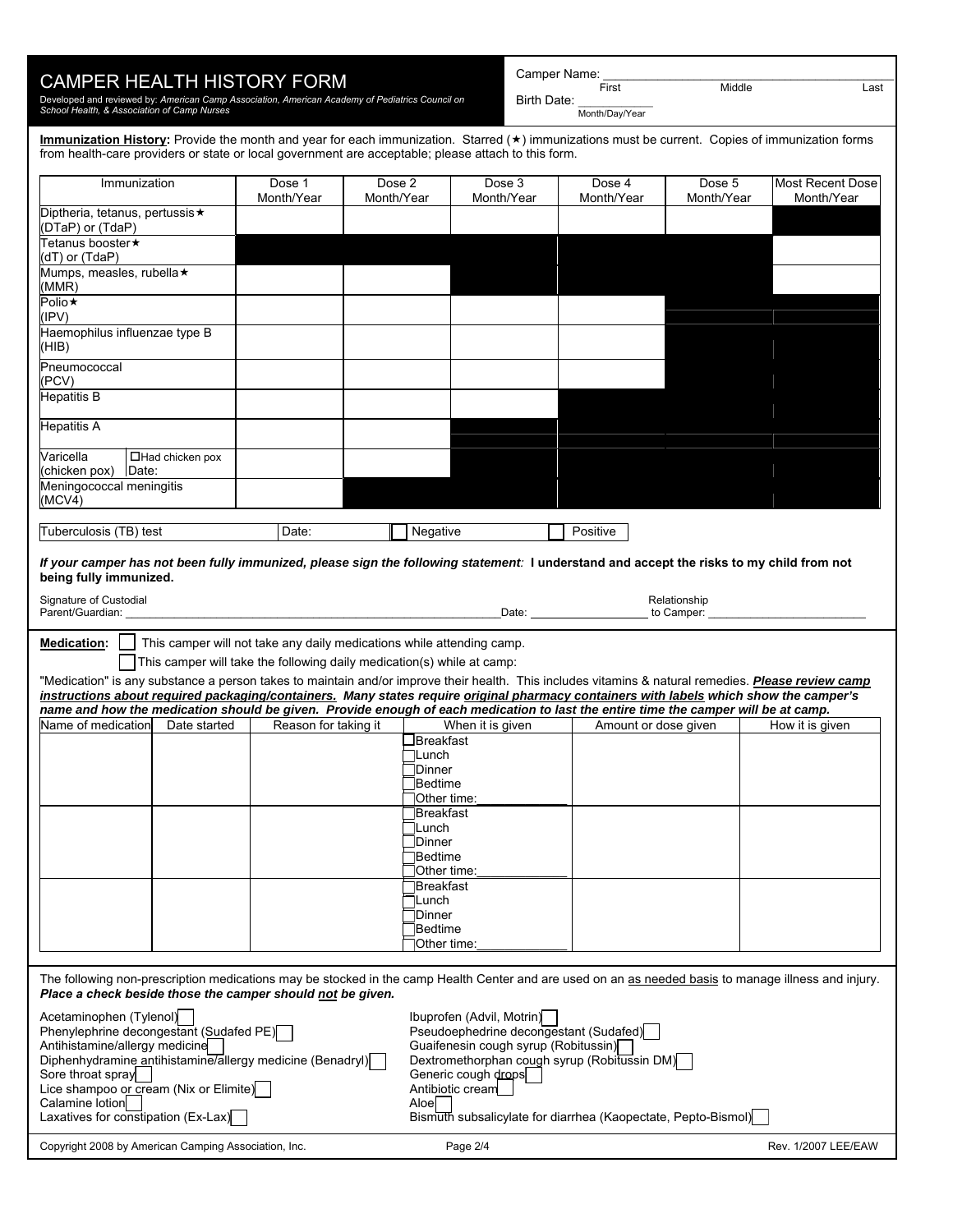CAMPER HEALTH HISTORY FORM Developed and reviewed by: *American Camp Association, American Academy of Pediatrics Council on School Health, & Association of Camp Nurses* 

Camper Name: \_\_\_\_\_\_\_\_\_\_\_\_\_\_\_\_\_\_\_\_\_\_\_\_\_\_\_\_\_\_\_\_\_\_\_\_\_\_\_\_\_\_\_\_\_\_\_\_ First **Middle Contact Middle Last** 

Birth Date: \_\_\_\_\_\_\_\_\_\_\_\_ Month/Day/Year

| General Health History: Check "Yes" or "No" for each statement. Explain "Yes" answers below.                                                                                                                                                                                 |                     |     |  |  |  |
|------------------------------------------------------------------------------------------------------------------------------------------------------------------------------------------------------------------------------------------------------------------------------|---------------------|-----|--|--|--|
| Has/does the camper:                                                                                                                                                                                                                                                         |                     |     |  |  |  |
| Yes<br>No                                                                                                                                                                                                                                                                    | Yes                 | No  |  |  |  |
| 12. Passed out/had chest pain during exercise?<br>Yes<br>No                                                                                                                                                                                                                  | Yes                 | No  |  |  |  |
| 3. Have recurrent/chronic illnesses?<br>13. Had mononucleosis ("mono") during the past 12 months?<br>Yes<br>No                                                                                                                                                               | Yes                 | No  |  |  |  |
| Yes<br>14. If female, have problems with periods/menstruation?<br>No                                                                                                                                                                                                         | Yes                 | No. |  |  |  |
| 15. Have problems with falling asleep/sleepwalking?<br>Yes<br>No                                                                                                                                                                                                             | Yes                 | No  |  |  |  |
| 6. Had asthma/wheezing/shortness of breath?<br>Yes<br>No                                                                                                                                                                                                                     | Yes                 | No  |  |  |  |
| Yes<br>No                                                                                                                                                                                                                                                                    |                     | No  |  |  |  |
| 18. Have problems with diarrhea/constipation?<br>Yes<br>No                                                                                                                                                                                                                   | Yes                 | No  |  |  |  |
| Yes<br>No                                                                                                                                                                                                                                                                    | Yes                 | No  |  |  |  |
| No<br>20. Traveled outside the country in the past 9 months?<br>10. Wear glasses, contacts, or protective eyewear?<br>Yes                                                                                                                                                    | Yes                 | No  |  |  |  |
| and dates of travel.                                                                                                                                                                                                                                                         |                     |     |  |  |  |
| Mental, Emotional, and Social Health: Check "Yes" or "No" for each statement.                                                                                                                                                                                                |                     |     |  |  |  |
| Has the camper:                                                                                                                                                                                                                                                              |                     |     |  |  |  |
|                                                                                                                                                                                                                                                                              | Yes                 | No  |  |  |  |
|                                                                                                                                                                                                                                                                              | Yes                 | No. |  |  |  |
|                                                                                                                                                                                                                                                                              | Yes                 | No  |  |  |  |
| (History of abuse, death of a loved one, family change, adoption, foster care, new sibling, survived a disaster, others)<br>Please explain "Yes" answers in the space below, noting the number of the questions. The camp may contact you for additional information.        | Yes                 | No. |  |  |  |
| <b>Health-Care Providers:</b>                                                                                                                                                                                                                                                |                     |     |  |  |  |
|                                                                                                                                                                                                                                                                              |                     |     |  |  |  |
| Phone: $(\_\_)$<br>Name of dentist(s): example and the set of the set of the set of the set of the set of the set of the set of the set of the set of the set of the set of the set of the set of the set of the set of the set of the set of the                            |                     |     |  |  |  |
| Phone: $($<br>Name of orthodontist(s): example and the set of the set of the set of the set of the set of the set of the set of the set of the set of the set of the set of the set of the set of the set of the set of the set of the set o                                 |                     |     |  |  |  |
| What Have We Forgotten to Ask? Please provide in the space below any additional information about the camper's health that you think important or<br>that may affect the camper's ability to fully participate in the camp program. Attach additional information if needed. |                     |     |  |  |  |
| Parents/Guardians: STOP here. The rest of this is form is completed when the camper arrives at camp. Keep a copy for your records.                                                                                                                                           |                     |     |  |  |  |
| Copyright 2008 by American Camping Association, Inc.<br>Page 3/4                                                                                                                                                                                                             | Rev. 1/2007 LEE/EAW |     |  |  |  |